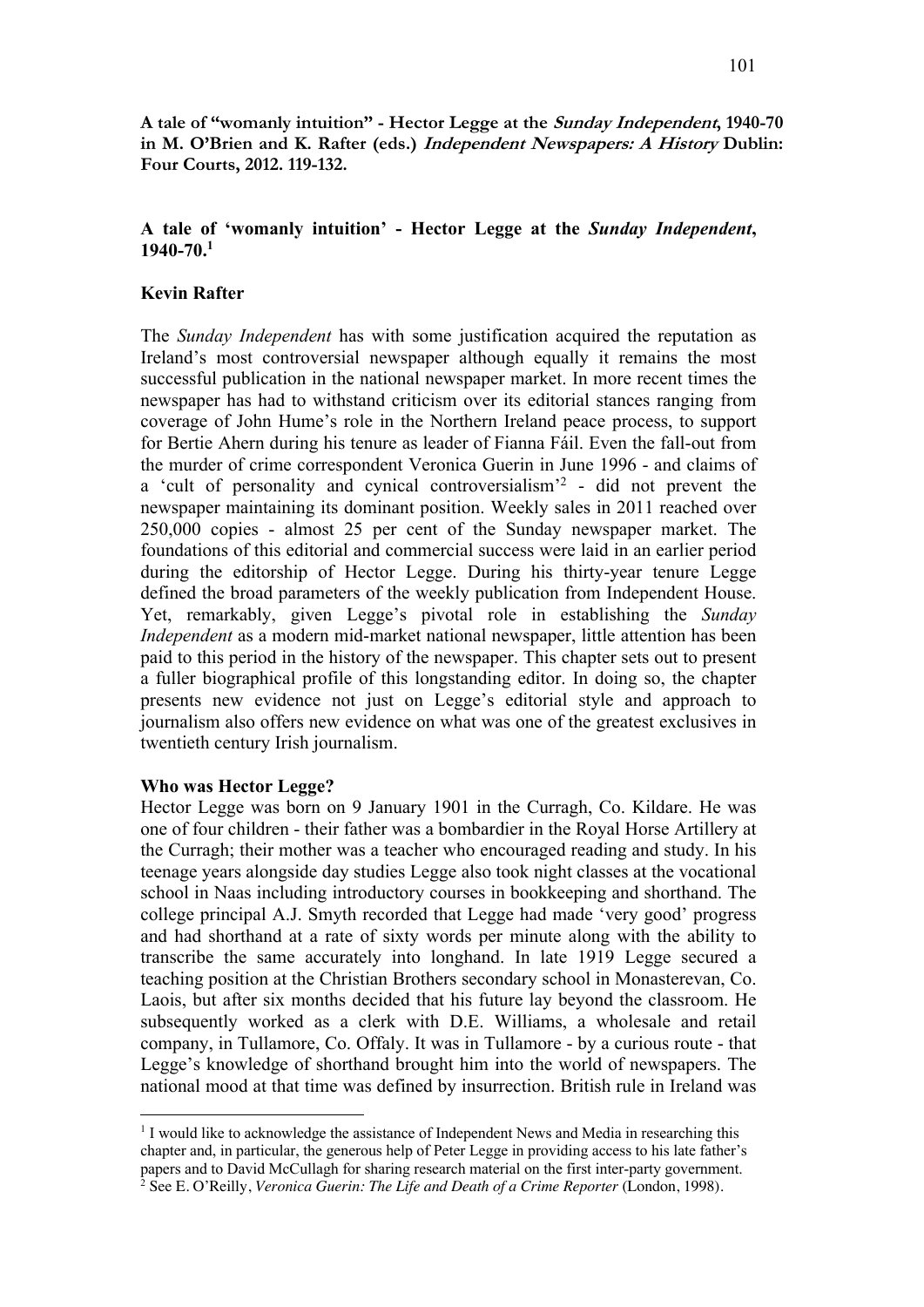being challenged - politically by Sinn Féin and militarily by the Irish Republican Army - and Legge was drawn to the nationalist cause:

At that time [1920] the War of Independence was quickening. Members of the R.I.C. were looked upon as enemies, as agents of the British oppressors. Some of them were shot. It was obvious that the men of the D.E. Williams staff were changing from their normal after-hours relaxation and leisure habits.3

Legge joined a local republican brigade and with his work colleagues would cycle to isolated rural areas for training: 'There we would go through some drilling - all good soldiers have drilling! - and get practice in the use of firearms - rifles and revolvers. I was now a member of the I.R.A.! However, I was never to fire a shot in anger.' <sup>4</sup> Two local journalists - whom Legge befriend in the town's commercial club where billiards was played to pass the time - asked if he would do some reports for them on evening time meetings and functions. 'Probably they had engagements to meet their girl friends on those occasions,' Legge surmised.<sup>5</sup> The journalists subsequently brought a job notice to his attention. The *Catholic Herald* newspaper in Manchester had a vacancy for a junior reporter. The editor, Michael J. O'Neill was a native of Monasterevan, Co. Kildare - a point of discussion when Legge attended for interview in November 1920. O'Neill, who was coming close to retirement, had learned his journalistic trade during the Parnell era working with the *Leinster Leader* and the *Carlow Nationalist*. Now in Manchester the veteran editor helped Legge find his own way as a reporter:

I used to spend part of the week visiting Catholic priests in the many town throughout Lancashire - Bolton, Preston, Rochdale, St. Helens, Salford, Pendelbury, Wigan - picking up news on parish activities. The back-end of the week would find me in the office doing sub-editing, or subbing as journalists call it. It was very good training for a beginner.<sup>6</sup>

Legge was obviously well regarded. Not long after his appointment he secured a pay increase. He also supplemented his income by filing stories for the *Manchester Guardian* - 'I had become a kind of Catholic Affairs correspondent'. 7 When the opportunity came to return to Ireland O'Neill sought to persuade his young reporter to remain by offering his own job as editor. Legge declined and instead joined the staff of the *Irish Independent* as a junior sub-editor in 1922 - the start of a forty-eight year relationship with Independent Newspapers.

T.R. Harrington, who had edited the newspaper since 1905, interviewed Legge for the vacant position. Legge later recalled of Harrington: 'He had no outside interests. The *Irish Independent* was given all his time. He rarely laughed or even smiled.'8 During the war of independence the IRA raided the newspaper offices and smashed up machinery; during the civil war Harrington's life was

<sup>&</sup>lt;sup>3</sup> Notes for draft memoir (unpublished), p. 4, Hector Legge (HL) papers.

<sup>4</sup> Notes for draft memoir (unpublished), p. 5, HL papers.

<sup>5</sup> Notes for draft memoir (unpublished), p. 3, HL papers.

 $<sup>6</sup>$  Notes for draft memoir (unpublished), p. 7, HL papers.</sup>

<sup>7</sup> Notes for draft memoir (unpublished), p. 7, HL papers.

<sup>8</sup> Notes for draft memoir (unpublished), p. 10, HL papers.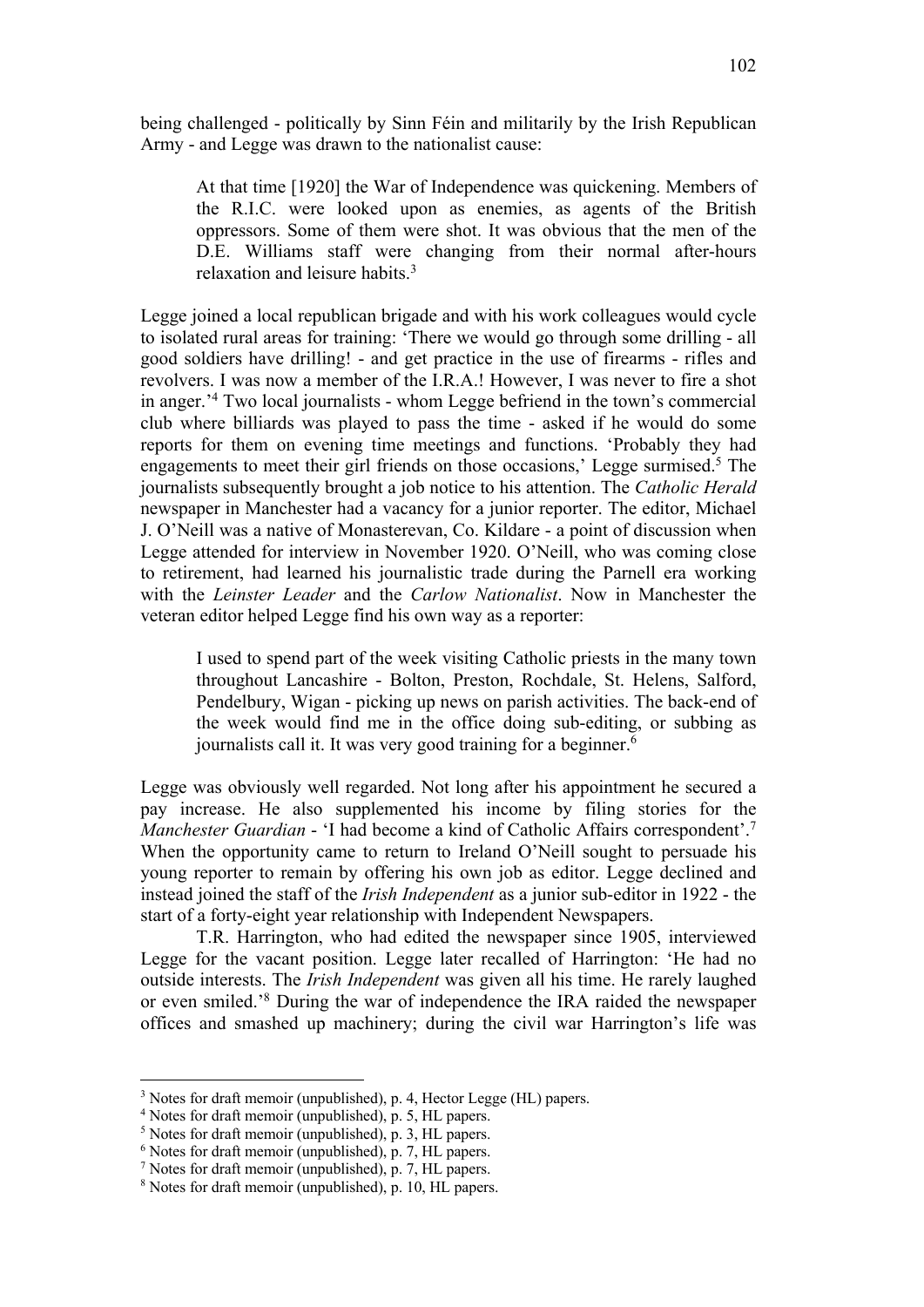threatened and he lived in Independent House for a period. The energetic editor did not, however, appear too distracted from his role as Legge observed:

Land mine explosions were common. [One] night we all heard a very heavy explosion. Unless you were deaf you would have heard it. Shortly afterwards, Harrington took a phone call in the sub-editors room. We heard him say: "Yes, they tell me there was a big explosion but I was very busy and I did not hear it." We all laughed when he left the room.<sup>9</sup>

By the time Harrington retired as editor in August 1931 Legge had been promoted to deputy chief sub-editor at the *Irish Independent*. Harrington retained a seat on the board of Independent Newspapers and although no longer editing the national morning title he sent regular notes to Legge pointing out spelling and grammatical errors that had slipped through the subbing process. In an appropriate piece of journalistic symmetry half a century later Legge would himself send similar missives to his own successors in the editorial chair at the *Sunday Independent*.

Legge was a commanding figure and, with an outgoing and opinionated personality, he demanded - and secured - attention. He was a keen sportsman playing a variety of sports including rugby and Gaelic games but he had a particular interest in hockey and golf. During the 1920s and 1930s success on the hockey field with Monkstown brought four Leinster Cup medals and a Leinster league title. Between balancing these sporting interests and family life<sup>10</sup> Legge was promoted to chief sub-editor. He was a demanding boss. His personal papers contain a number of notes sent to his colleagues enquiring why stories had been missed or had appeared in rival newspapers before the pages of the *Irish Independent*. This toughness with colleagues was a hallmark of his tenure as editor. For example, in May 1948 a sub-editor who was found asleep at his desk was told to 'clear out his desk' and when he turned up for work as normal the following week the unfortunate fellow was met by hostility from his editor: 'I 'bawl[ed] him out' and [told him to]'go away and stay away'.'

Throughout the 1930s Legge was also writing news reports and had secured a regular by-lined column that treated subjects with a brashness that would have found a comfortable home in later manifestations of the *Sunday Independent*. For example, on 27 July 1939, Legge's column - a recollection of a conversation with friends over dinner - was headlined: 'How to recognise the perfect wife'.11 Legge's career progression was steady and upwards. In August 1940, eighteen years after he first arrived in Independent House, he was appointed editor of the *Sunday Independent*. He also edited the *Irish Weekly Independent* – a Thursday publication that was aimed at famers attending weekly marts and emigrants seeking a summary of news from home. Legge continued in this dual role until the weekly met its demise in 1960.

The first issue of the *Sunday Independent* had appeared on 10 December 1905. The newly formed Independent Newspapers was now publishing four newspapers – the *Irish Independent*, the *Evening Herald*, the *Irish Weekly Independent* and the *Sunday Independent*. The latest additional to the Murphy stable was the only Irish-published Sunday newspaper. The development of this new market met some initial public and commercial scepticism. Attachment to

<sup>9</sup> Notes for draft memoir (unpublished), p. 10, HL papers.

<sup>&</sup>lt;sup>10</sup> Hector Legge and his wife Thelma had two sons, Peter and Simon.

*<sup>11</sup> Irish Independent*, 27 July 1939.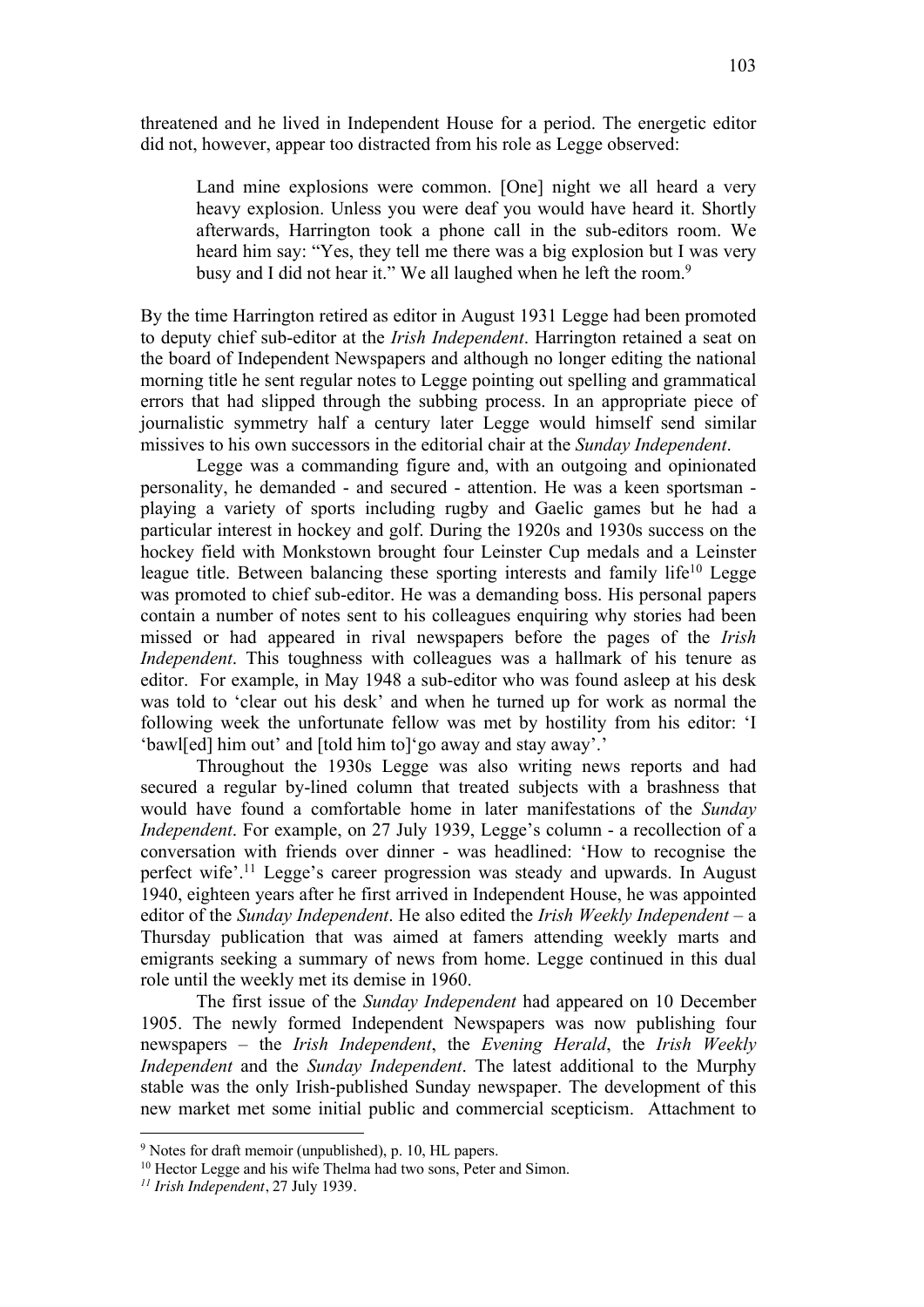the idea of Sunday as a day of worship and rest was declining but had still not totally disappeared. William Martin Murphy, the proprietor, sought to win over advertisers with the offer of placing adverts in both weekly newspapers at a single charge.12 There was also a clever marketing campaign setting readers the challenge of locating the 'Missing Man' with a £20 prize for the reader who identified and approached the man described as 'Mr Baffler'. The competition ran for three weeks before the 'Missing Man' was eventually identified in Co. Donegal. The new venture had solid circulation growth. Certified weekly sales for the *Sunday Independent* in 1909 were 21,391 but within a year had climbed to 56,727 copies each week. While without a direct domestic rival until the arrival of the *Sunday Press* in 1949, the Murphy Sunday newspaper still faced competition from titles imported from the United Kingdom – the *News of the World* and the *Sporting Times* reportedly had combined Irish circulation of 250,000 in 1926.<sup>13</sup>

By the time Legge was appointed editor in August 1940 wartime rationing of newsprint meant he was overseeing a publication that consisted of a double sheet of paper. The lack of space did not stop the new editor battling strongly with the wartime censor (as recounted in chapter 8). In the post-war period Legge built a hugely successful newspaper subsequently defined as 'a lively and serious broadsheet with the biggest circulation in Ireland of any national newspaper.' <sup>14</sup> In many respects Legge's longevity as editor - in contrast to the more frequent changes at the Press Group - can be explained by his outlook coinciding with those of the proprietors at Independent House. Legge was a devout Catholic - a regular mass-goer and a frequent confession goer - who had been educated by the Christian Brothers and who held the order in high esteem. He was also distinctly Fine Gael-leaning in his politics, and was personally close to a number of leading party figures, in particular, James Dillon, a fact which, as discussed below, was significant in the publication of the controversial exclusive story about Ireland's declaration as a republic in 1948.

The Legge-Dillon friendship went beyond politics and was long lasting and lifelong.15 Legge's wife Thelma had introduced Dillon to his future wife Maura while on holidays in the west of Ireland in 1942.<sup>16</sup> The two couples had almost daily contact, enjoyed overlapping social diaries in Dublin and holidayed together. For example, in October 1945 Legge wrote a diary entry: 'at our place, James and his future in politics', while in April 1947 he recorded 'had long chat on the political situation' with Dillon, who was throughout this period an independent TD having parted with Fine Gael in 1942 over Ireland's wartime neutrality.17 Discussion of political events continued after Dillon was appointed minister for agriculture in February 1948. For example, on 27 September 1949 Legge wrote: 'I met J.D. in the Shelbourne + had a chat - men, women, world affairs.' News that Dillon was rejoining Fine Gael was exclusively reported by Legge in the *Sunday Independent* on 11 May 1952 while Dillon's decision to resign as party president (a position he attained in 1960) was noted as a 'Bombshell' in a diary entry on 21 April 1965. Indeed, such was the closeness of the relationship that Legge recorded calling to the Dillon house at 11.15pm on the

<sup>&</sup>lt;sup>12</sup> I am grateful to Professor John Horgan for drawing my attention to this information.

<sup>&</sup>lt;sup>13</sup> Committee on Evil Literature, Minutes of Evidence, p.8. National Archives of Ireland.

<sup>14</sup> *Irish Times*, 11 Nov. 1994.

<sup>&</sup>lt;sup>15</sup> Information supplied by Peter Legge, 17 Sept. 2011.

<sup>16</sup> M. Manning, *James Dillon* (Dublin, 1999), pp 178-82.

<sup>17</sup> All diary entries are from Hector Legge's diaries; 1946, 1948, 1949, 1952 & 1965.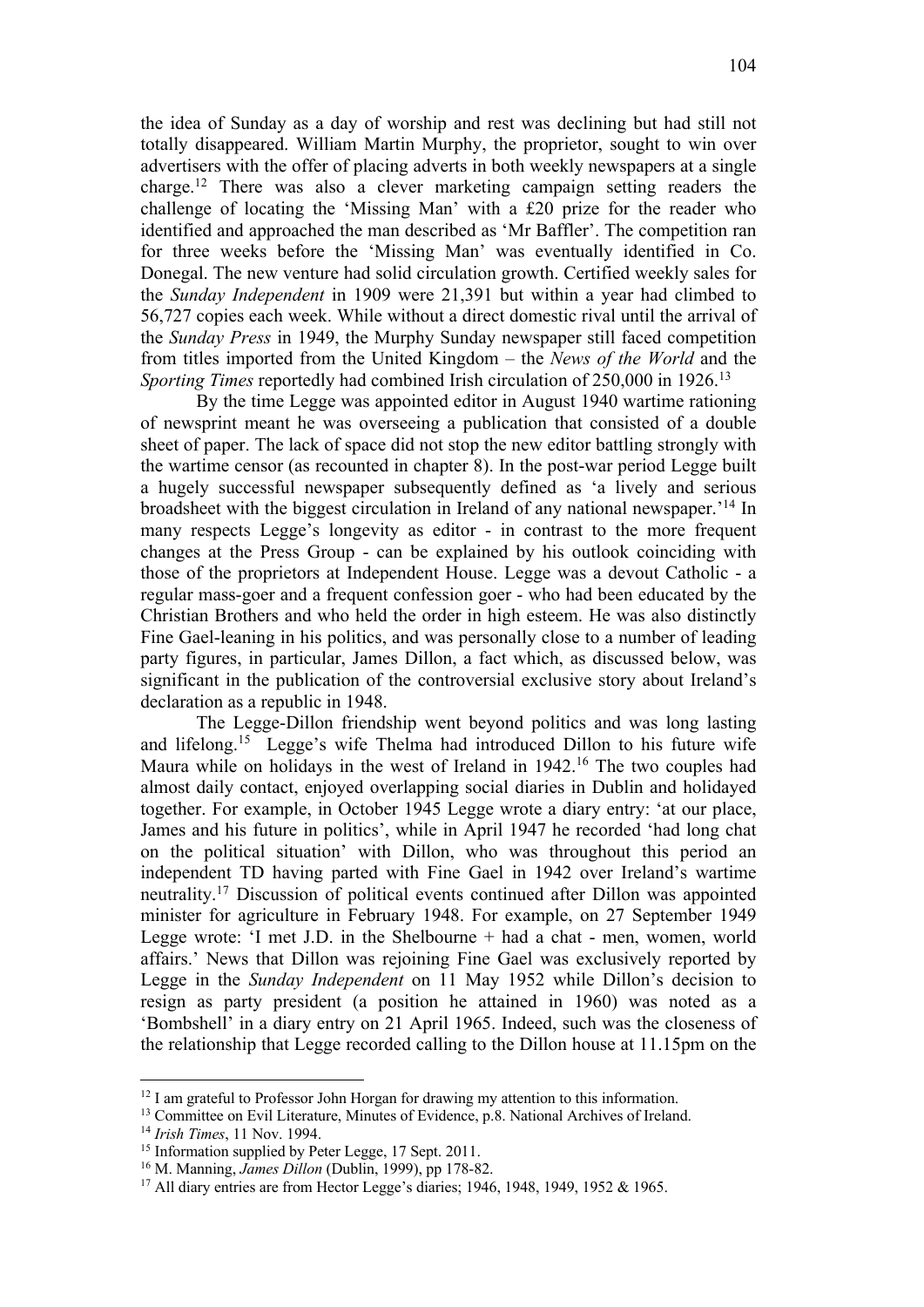evening of the resignation: 'sat on their bed till 12o'c. Maura all worked up. Spent nearly an hour in front of the mirror trying to put in hair clips. James sat on a stool at the end of the bed. He had collar  $+$  tie off. He put [his] coat back on when I called.'

The Murphy's would have been content for Legge to produce a commercially successful newspaper that was Fine Gael-leaning and also sympathetic to the Catholic church. The *Sunday Independent* was not, however, a partisan party-organ like its equivalent at Burgh Quay and Legge cultivated sources well beyond these two constituencies including in Fianna Fáil where Seán Lemass has been credited as a source for leaked stories.<sup>18</sup> In the late 1950s and 1960s he enjoyed the company of many of the new generation of ministers that emerged in Fianna Fáil and who were obviously good sources of information.

During the 1940s and 1950s under Legge's editorship the *Sunday Independent* was socially conservative - like Irish society at large - and there was serious regard for the position of the Roman Catholic Church in Irish life. The bishops held great sway and they were quick to write to the newspapers with their complaints - sometimes directly to the editor but more often than not to the chairman of the board. The outcome was, however, not always to their liking. For example, in May 1955 the *Sunday Independent* published a photograph of seven female members of the Cork Ballet Group who were in rehearsal for a forthcoming production, 'Coppelia', at the local Opera House. The bishop of Ossory, Patrick Collier, took offence at the photograph and wrote, along with several other clergy, in protest:

We, the undersigned, consider it a very unbecoming picture for a Sunday Catholic paper, a bad picture, dangerous for young and old. We take objection to a female figure almost nude in the group […] We like decent pictures: the indecent we abhor, as our religion demands.<sup>19</sup>

Interestingly, the correspondence was not received with automatic acceptance of the bishop's authority. In fact, Legge considered the protest 'ridiculous' and ultimately no reply was sent. But he was sufficiently concerned that he sent the correspondence for guidance to Fr. J.G. McGarry - editor of the *The Furrow* magazine - in St. Patrick's College, Maynooth. McGarry was dismissive of the bishop's protest:

The life of the Editor of a Sunday newspaper is no easy one. He is between the Devil and the Holy See, as the late Jimmy Montgomery [film censor] said jokingly of his job. You know well that there is an unenlightened element in clerical - and lay - opinion, purely negative, focussing its spectacles to find something that will shock it […] in the print I see the girl is actually wearing net stockings! The roll of signatures does not impress me. A bishop might call up a hundred such.<sup>20</sup>

Despite his political and social outlook Legge, personally and professionally, was no mouthpiece for any specific constituency. He had an independent streak and enjoyed the company of those whose views were not his own. In the latter regard

<sup>18</sup> J. Horgan, *Seán Lemass: The Enigmatic Patriot* (Dublin, 1997), p.180.

<sup>&</sup>lt;sup>19</sup> Notes for draft memoir (unpublished), p. 45, HL papers.

<sup>20</sup> Correspondence between McGarry and Legge, HL papers.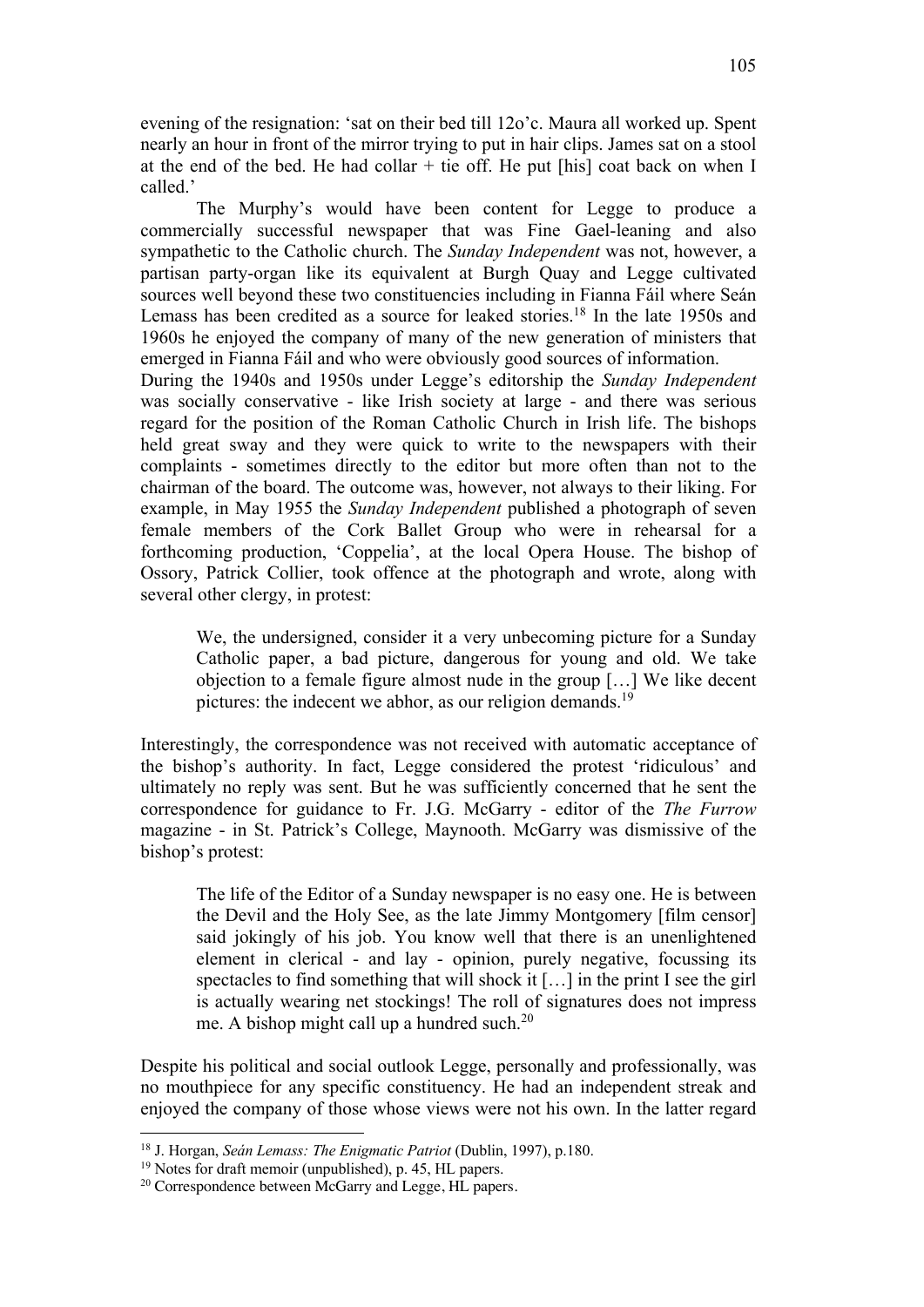the Legge home in Ranelagh was the venue for social occasions involving writers, Sean O'Faolain and Frank O'Connor, and was 'frequently the scene of vigorous and heated arguments.' <sup>21</sup> Indeed, Legge took a risk in commissioning articles from O'Connor in the 1940s when the author's work was banned: 'We had a managing-director who was more Catholic than the Pope. If O'Connor had walked in the hall of Independent House he would probably have had it disinfected. For him to write for one of the 'Independent' papers would have been impossible.' 22

A clandestine arrangement saw O'Connor writing under the pen-name 'Ben Mayo'. Legge met with the writer on Tuesdays to discuss possible column topics and they would regroup on Fridays when O'Connor would hand over his copy. Cheques were passed from the accounts department at Independent House to Legge who ensured the writer received his fee. 'The articles created great interest. He was bringing a fresh and scholarly approach to many subjects. I remember Sean O'Faolain asking me, 'Who is this Ben Mayo?' I expressed surprise that he didn't know and got away with it.<sup>23</sup> The arrangement lasted for almost two years and in subsequent decades O'Connor again wrote for the *Sunday Independent* but under his own name. When O'Connor - a non-believer - died from a sudden heart attack in March 1966 there was some surprise that his funeral arrangements included mass at St Andrew's Church on Westland Row in Dublin. Legge was in the church with James Dillon and Sean O'Faolain when former government minister Ernest Blythe approached them. Blythe expressed surprise at the religious arrangements. Legge responded: 'Did you not know? Frank has been at mass every day for over a year.' Blythe replied, as he moved on, 'I never knew that'. As Legge turned again to Dillon and O'Faolain, the latter said, 'That's the best short story I ever heard.'<sup>24</sup>

#### **Scoops, leaks and intuition**

The arrival of the *Sunday Press* saw Legge facing new pressures, although on viewing the first edition - 4 September 1949 – he noted: 'My reaction was - a pleasant surprise. Not as good as I thought it wd be.' The threat of the new competitor, however, remained a significant issue. Legge judged the weekly contest in terms of which newspaper was published first - allowing for early distribution around the country - and also the quality of the stories on the respective front pages. Typical examples of entries in Legge's diaries include: 'Got flying start on Press' (6 September 1952); 'Paper off in good time. To us it appeared better than the Press. Are we fair judges?' (24 December 1955); 'Two scoops over the Press…' (15 February 1959); 'Press agn 28 to our 24 - 3rd week in succession' (10 March 1962); 'Missed 2 stories ( $1<sup>st</sup>$  ed) both splashed on Page 1 of the Press … such frustration and annoyance' (18 January 1964). Legge was also vigilant in responding to any apparent threat from his competitor. When Vivion de Valera, the managing director of the Press Group, attempted to recruit one of Legge's staff - Ita Hayes - to edit a new woman's page Legge responded by getting her to edit a similar page in the *Sunday Independent* that would commence within two weeks.<sup>25</sup> De Valera had a measure of revenge twelve months later

<sup>21</sup> Manning, *James Dillon,* pp 152-3.

<sup>22</sup> Notes for draft memoir (unpublished), p. 54, HL papers.

<sup>&</sup>lt;sup>23</sup> Notes for draft memoir (unpublished), p. 58, HL papers.

 $24$  Notes for draft memoir (unpublished), p. 61, HL papers.

<sup>25</sup> Diary, 20 Mar. 1962, HL papers.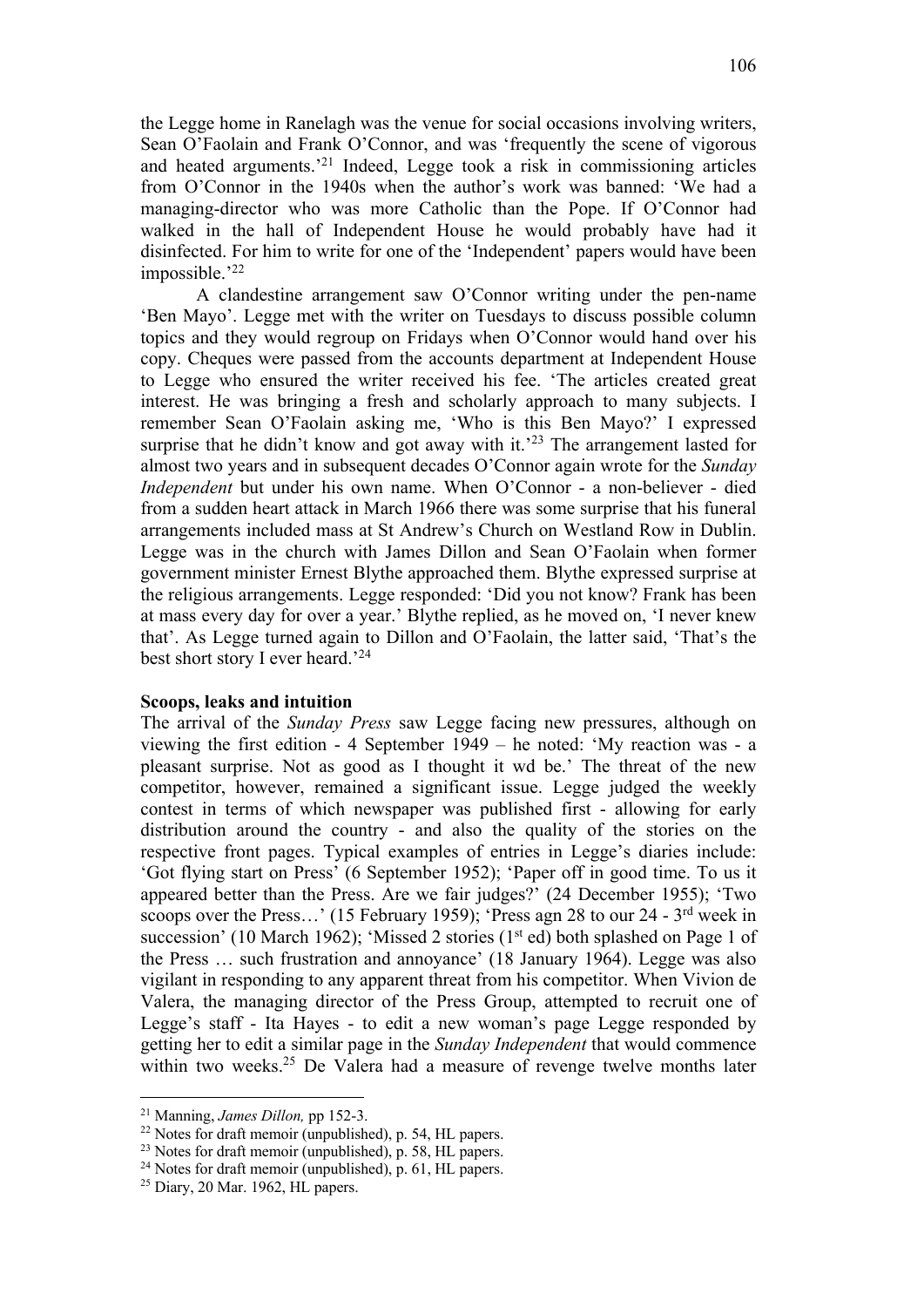when he scuppered an attempt by Legge to recruit photographer Coleman Doyle to work on the *Sunday Independent's* new colour magazine.26

Despite the launch of the *Sunday Press* in 1949, by the end of the 1950s weekly circulation of the *Sunday Independent* was almost 400,000. The arrival of the competitor newspaper had not damaged the Murphy publication. On 18 October 1959 Legge oversaw production of a twenty-eight page edition, the largest in the history of the *Sunday Independent*, and two weeks later he bettered that achievement with a thirty-two page edition. He noted in his diary: 'Considering the way it was got together it looked alright.' The Murphy's invested in a costly colour magazine in 1963 for six months - and an equally short lived English edition that allowed Legge to write in his diary on 27 October 1963: 'Historic Day: We invade England with Sunday Inds. All went well.'

These innovations were, however, poorly considered while planning was insufficient. There was an apparent absence of any serious consultation or communication with senior editorial staff. The investments proved costly while Legge's ongoing requests for more editorial staff including a designated photographer were unsuccessful. Two separate entries in Legge's diaries provide a sense of his frustration at not being able to expand the newspaper: 'Mind very agitated abt office, late printing, bad reporting staff etc etc + awake a lot'  $(24)$ November 1962); 'We are working on the proverbial shoe string' (23 August 1963); 'Still an Angry Young Man!!! But feeling far from YOUNG these days' (4 August 1964). Yet, whatever the editorial limitations experienced by Legge his newspaper was commercially successful - circulation was holding up against the *Sunday Press* while advertising was strong. There were presentations from the board - and social functions with staff - to mark Legge's  $21<sup>st</sup>$  (in 1961) and  $25<sup>th</sup>$  (in 1965) years as editor. There was some talk of succession in the early 1960s but the Murphys were happy for their editor to continue on.

Legge was not just delivering for his proprietor but he was also good value for money - he continued as a working reporter throughout his entire period as editor. He wrote weekly editorials, regularly delivered front page stories (under the pen name 'Fergus Wright') and oversaw the 'Panorama' column. He was driven by a need for front-page exclusives. When the *Evening Press* reported that Edward Kennedy was expected to visit Ireland in 1962 Legge's diary response was typical of his journalistic outlook: 'I had hoped to have it Excl. in Sunday'.<sup>27</sup> Indeed, even as late as his twenty-ninth year as editor Legge was out and about gathering stories. In February 1969 Legge interviewed Terence O'Neill, the prime minister of Northern Ireland at Ahoghill near Ballymena. The two men sat in armchairs on either side of a fireplace as they spoke for half an hour. Legge's first question asked about the political situation to which O'Neill replied, 'You are like Lemass. You people in the South have no idea of how we work in Northern Ireland.' The interview - and the internal difficulties within unionism - was the front-page story in the subsequent edition of the *Sunday Independent*. 28

Legge made short entries in small pocket diaries throughout his career as editor. The references range from brief mentions of work meetings and office related activities to social functions and family engagements. There is no particular consistency to the entries although they offer tantalising glimpses into his professional life. Subjects and people come and go across days, weeks, months

 $26$  Diary, 14 Sept. 1963, HL papers.

<sup>&</sup>lt;sup>27</sup> Diary, 21 Feb. 1962, HL papers.

<sup>28</sup> *Sunday Independent*, 23 Feb. 1969.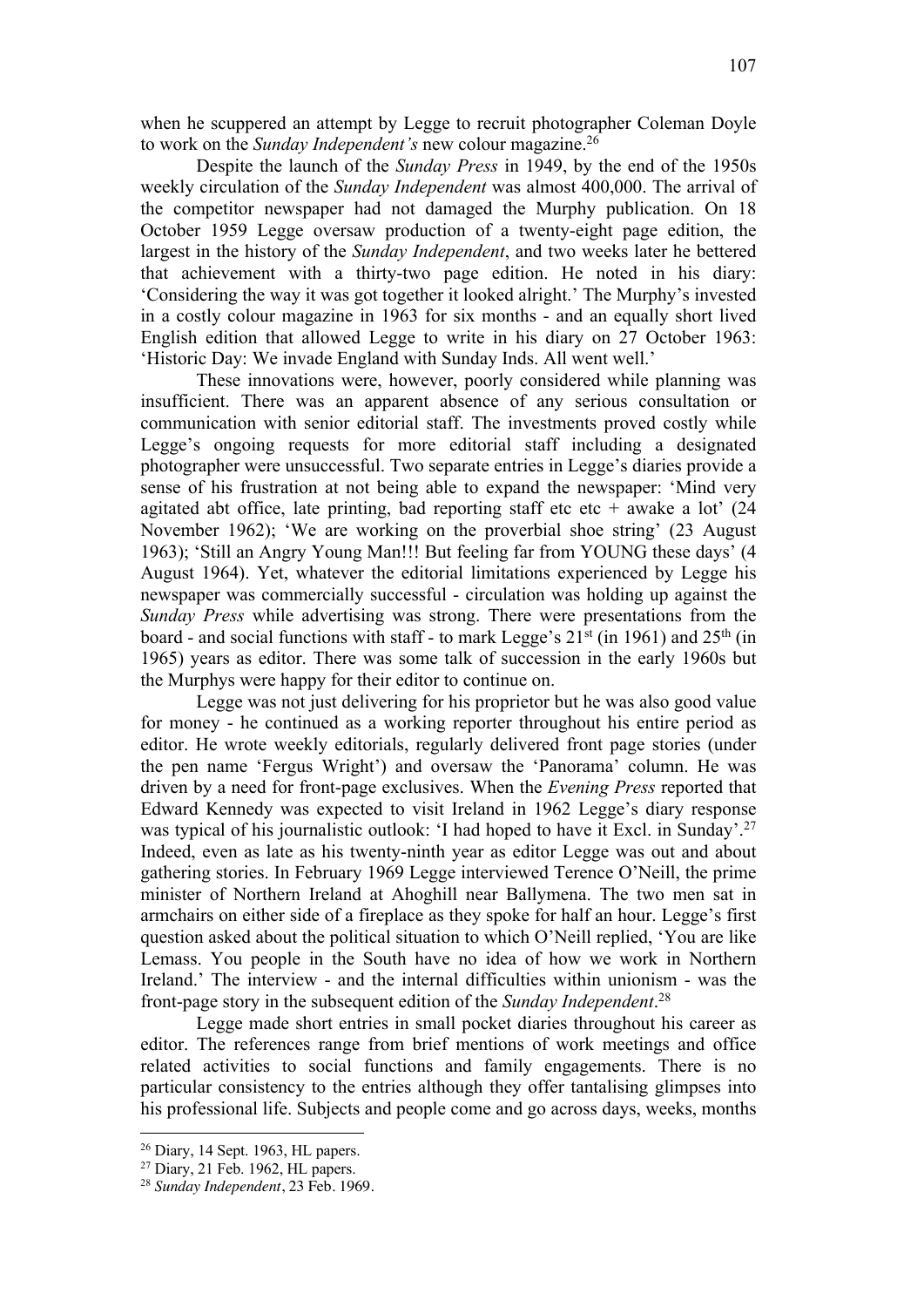and years. Words that feature regularly in Saturday diary entries include 'scoop' and 'exclusive'. Legge placed great store in what he described as 'womanly intuition' in seeking out exclusive stories.<sup>29</sup> He was also a risk taker – and prepared to push stories as far as possible. His brash approach was evident one evening in 1938 when Neville Chamberlain sought to prevent war in Europe. As chief sub-editor at the *Irish Independent,* Legge arranged the lead story on the basis that a peace pact would emerge. But with the print deadline approaching in Independent House urgent messages over the private wires to Reuters and the Press Association brought only negative replies.

So were we to start a complete new make-up of the page and thus be late and lose our transport connections? Hell! A steadying watchword to have is – always be calm in a crisis. Behold, at that very critical moment Chamberlain landed in London and produced what has become a famous – or infamous – piece of paper  $\ldots$  The relief!<sup>30</sup>

There was a message of congratulations the following day from the newspaper's editor Frank Geary who was on holidays in Tramore, Co. Waterford. As Legge observed, 'we were the only one in Tramore that had the story of the peace pact. Womanly intuition.<sup>'31</sup> Eleven years later, on 18 September 1949, Legge wrote what he considered the 'scoop of the year' when predicting that the British pound was about to be devalued. 'I see you scooped the world,' one of his colleagues remarked some days later when the story was proven to be true.<sup>32</sup> In the article Legge placed his source as the *Irish Independent's* London correspondent - a deliberate misstatement - and subsequently claimed journalistic intuition rather than a leak from a political source. He failed, however, to explain how he came to know that the Dublin government was, that same Saturday evening, meeting to discuss the implications for the Irish currency. Interestingly Legge was to fall back on the same 'nose for a story' rationale in also explaining what was probably one of the biggest exclusives of twentieth century journalism in Ireland.

## **Declaration of a Republic**

On 5 September 1948 the *Sunday Independent* published an exclusive story under the by-line 'by our political correspondent' - that Ireland was to leave the Commonwealth. Under the front-page headline - 'External Relations Act to go' - Legge, the author of the story, wrote with some authority that with repeal of the legislation in question Ireland would be formally declared a republic. It was a journalistic scoop that not only embarrassed Taoiseach John A. Costello - then on his first trip abroad since the formation of his inter-party government seven months previously - but also ultimately caused the formal announcement to be mired in controversy.

Legge insisted there was no leak for the story but that it had arisen from journalistic intuition arising from a close monitoring of political events. In notes prepared for an unpublished memoir Legge recalled 'having let some week-ends pass … intuition' urged him to move on the story. His attitude was framed as, 'Write it now. The daily papers may stick you for it.' So the story was written

<sup>29</sup> Notes for draft memoir (unpublished), p. 14, HL papers.

<sup>30</sup> Notes for draft memoir (unpublished), p. 15, HL papers.

<sup>&</sup>lt;sup>31</sup> Notes for draft memoir (unpublished), p. 15, HL papers.

<sup>&</sup>lt;sup>32</sup> Diary, 18 Sept. 1949, HL papers.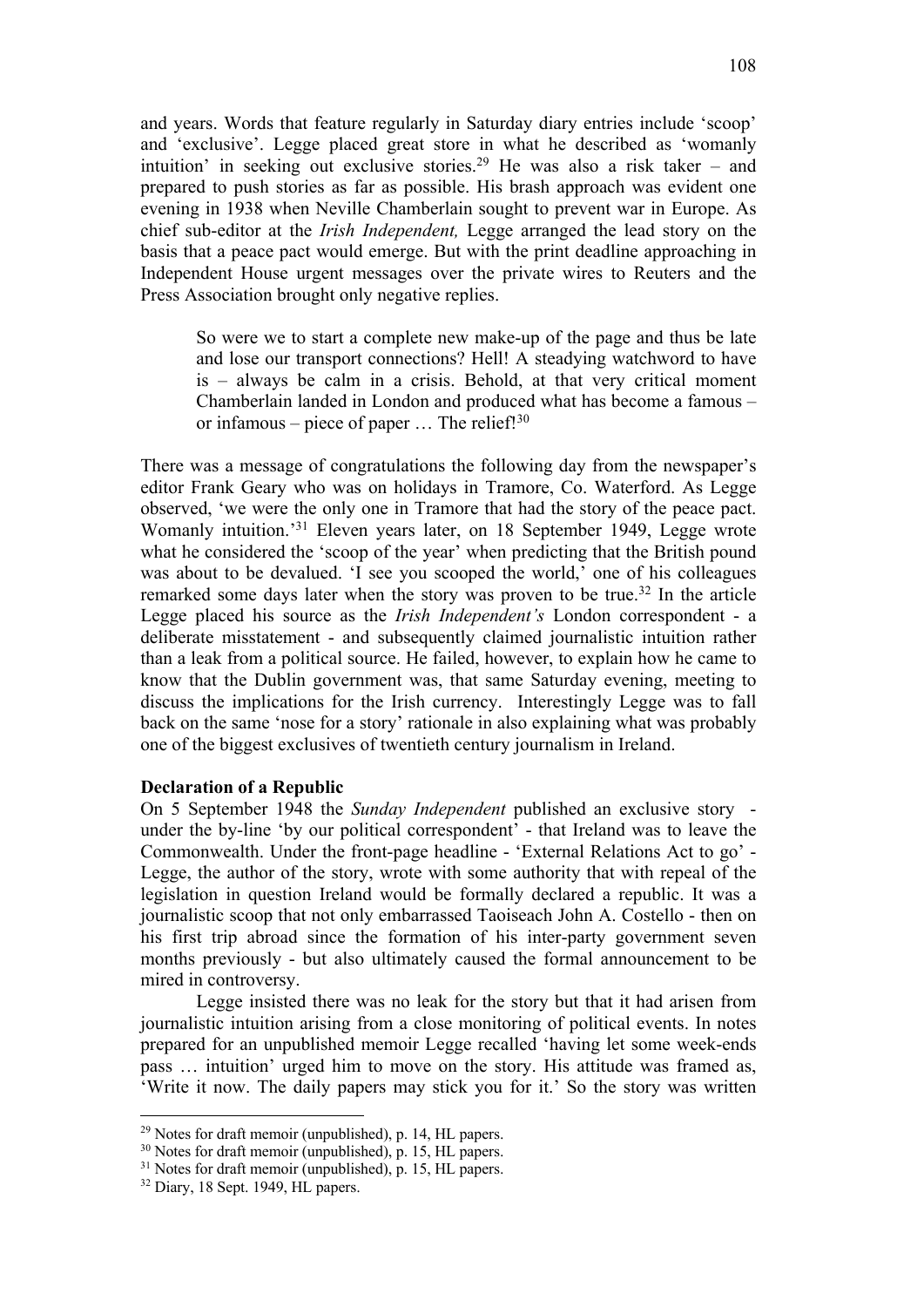after lunch on a Saturday afternoon.<sup>33</sup> There is some support for Legge's explanation – not only in terms of his record for pushing stories to the limit but also disparate information already in the public domain. Moves to take Ireland out of the Commonwealth had in fact predated Costello's government.<sup>34</sup> The previous Fianna Fáil administration had systematically dismantled links. De Valera had, however, stopped short of declaring Ireland a republic for a variety of reasons including a fear of copper-fastening partition and a wish to prevent a standoff with the British authorities. But the formation of a new republican party, Clann na Poblachta - and its declared policy of delivering beyond de Valera's 'dictionary republic' - renewed attention on Ireland's ambiguous official status. The outgoing Fianna Fáil government had, in fact, prepared draft legislation to give effect to Commonwealth withdrawal.

There were certainly differing views on membership within the new government. Clann na Poblachta's desire for change contrasted sharply with Fine Gael's public policy of wanting to maintain Commonwealth links. In a Dáil debate on the day the new government was formed in February 1948, Sean MacBride referred to the election results as not delivering a mandate to repeal the External Relations Act.<sup>35</sup> There were, however, reassuring words from within the wider Fine Gael family where alternative perspectives prevailed. In the same Dáil debate, James Dillon - then an independent TD but one with influential Fine Gael connections - clearly anticipated an early announcement when he observed that MacBride, 'contemplates a long postponement of some objective near his heart, but I am more optimistic than he.'<sup>37</sup> Significantly, the new Taoiseach, John A. Costello - also from Fine Gael stock - considered the imprecise nature of Ireland's status 'untidy and inadequate'.<sup>38</sup>

There is sufficient evidence from the early months in the life of the new government to strongly suggest that an unofficial decision had been taken - what was not decided was the moment for making a public announcement. In a Dáil debate on 21 July 1948, one Clann na Poblachta TD spoke positively about taking 'steps' to establish a republic while a little over two weeks later on 6 August 1948, the Labour Party Tanaiste William Norton observed that it would do 'our national self respect good both at home and abroad if we were to proceed without delay to abolish the External Relations Act'. <sup>39</sup> Moreover, at a cabinet meeting some days later, MacBride recommended that Ireland not be represented at a forthcoming Commonwealth gathering. While no record exists to show that an official decision had been made, the evidence suggests that there was consensus within government and that an early declaration was expected. So Legge may have been very clever in reading the tealeaves. But such intuition would not explain the curious timing of his story on the weekend when Costello in Canada, which effectively bounced him into confirming the change.

Legge long protested innocence about the source for the story - insisting that he had no official or political assistance - and argued that there was no significance in the article's timing, even claiming that he could have written the

<sup>33</sup> Notes for draft memoir (unpublished), p. 16, HL papers.

<sup>34</sup> For a detailed examination of this period see E. Keane, *Seán MacBride: a life* (Dublin, 2007).

<sup>35</sup> Sean MacBride, Dáil Éireann Debates, vol. 110, col. 25 (18 Feb. 1948).

<sup>37</sup> James Dillon, Dáil Éireann Debates, vol. 110, col. 28 (18 Feb. 1948).

<sup>38</sup> Keane, *Sean MacBride,* p.110.

<sup>39</sup> Ibid., p. 109.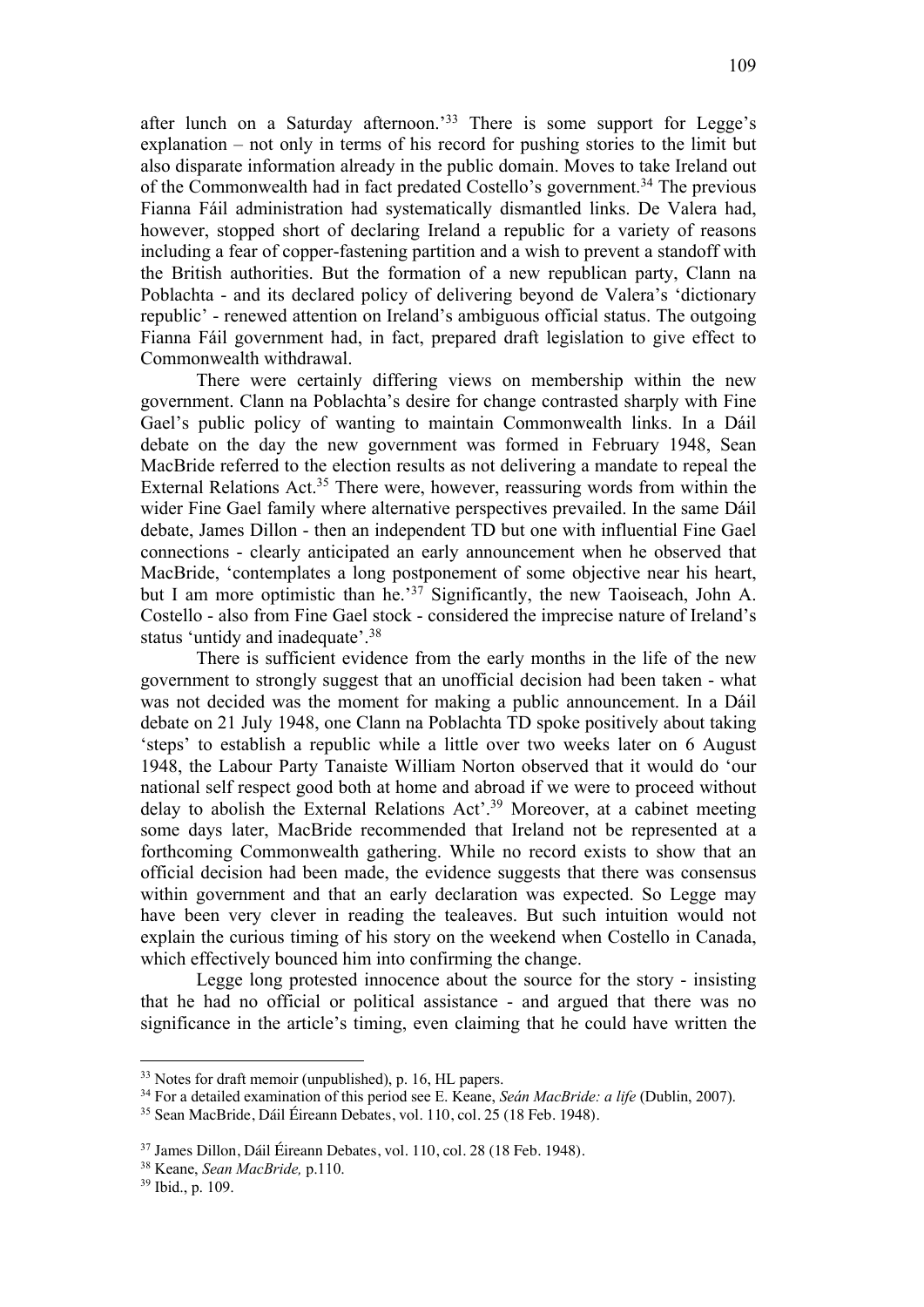story earlier.<sup>40</sup> 'We did not talk to one member of his [Costello's] Government, or any of his officials, on the Government's intentions on this matter.' <sup>41</sup> The emphatic and consistent nature of Legge's denials of any governmental assistance remains admirable in terms of journalistic integrity in protecting sources. But the credibility of his stance has long been questioned especially given the authority of the written article, the timing of its publication, and the fact that Legge was on good terms with several members of Costello's cabinet.

While Liam Cosgrave accepted the source as 'More likely "journalistic inspiration"'42 others refused to accept Legge's explanation. Patrick Lynch, Costello's private secretary at the time, observed that, 'Hector believes that it was editorial inspiration that led him to produce that headline … I am certain he was informed from some source … My personal view is that it was Dillon.'43 Costello apparently believed that MacBride was behind the leak.<sup>44</sup> Louie O'Brien personal secretary to MacBride - ultimately came to believe that the Clann na Poblachta leader was the source and that 'MacBride had gone to Legge and cooked up this…'45 MacBride was apparently aware of the *Sunday Independent* story prior to publication. As Louie O'Brien recalled in a 1996 interview: 'Sean got onto Costello on the phone and told him this thing was coming out on Sunday, and Sean gave him three alternatives [most likely to confirm, to deny or issue no comment].' 46

There are no significant entries in Legge's diary for August and September 1948 except for a single mention of Dillon, on 29 August 1948: 'James Dillon in tonight but I did not see him.' There is no entry on the date that the External Relations exclusive was published. Indeed, if Legge's diaries are to be accepted, his contacts with MacBride appear to be confined to a period in 1949 when he had regular engagement with the minister for external affairs. There are several references in the early months of 1949 to Saturday evening contact when Legge had left Independent House with work complete on that week's *Sunday Independent*. For example, on Saturday 22 January 1949: 'Saw Sean MacB on way home. Discussed partition etc'; on Saturday 29 January 1949 'Saw Sean MacB on way home'; on Saturday 12 February 'Called into J.D on way home. Before lunch saw Sean MacB'.

MacBride apparently cultivated these links. On 12 March 1949 Legge wrote: 'Sean MacB phoned - Per. Sec. - he wd like to see me, so called in on way home. Had interesting gossip re world affairs. F.H. Boland there.' There is an intriguing entry on 1 May 1949 that points to the minister providing material to the newspaper editor: 'Talked with Sean MacBride at 6.45-7.15pm re. current political situation. Interesting documents and letters. James Dillon was on the phone later in evg.' MacBride's involvement with Legge was apparently not sustained. There are no meetings or conversations between the two men - recorded in Legge's diaries - outside the references in 1949. If taken at face value these entries leave open the strong possibility that MacBride established links with

<sup>40</sup> *Irish Times*, 11 Nov. 1994.

<sup>41</sup> *Sunday Independent*, 1 Nov. 1970.

<sup>42</sup> Liam Cosgrave. Correspondence with David McCullagh, 12 Aug. 1996.

<sup>&</sup>lt;sup>43</sup> RTÉ Archive Tape A 4184: The Republic of Ireland Act, 1948. Tx 26/3/89.

<sup>44</sup> N. Mansergh, *Nationalism and Independence* (Cork, 1997), p.187.

<sup>&</sup>lt;sup>45</sup> Louie O'Brien. Interview with David McCullagh, 24 July 1996.<br><sup>46</sup> Ibid.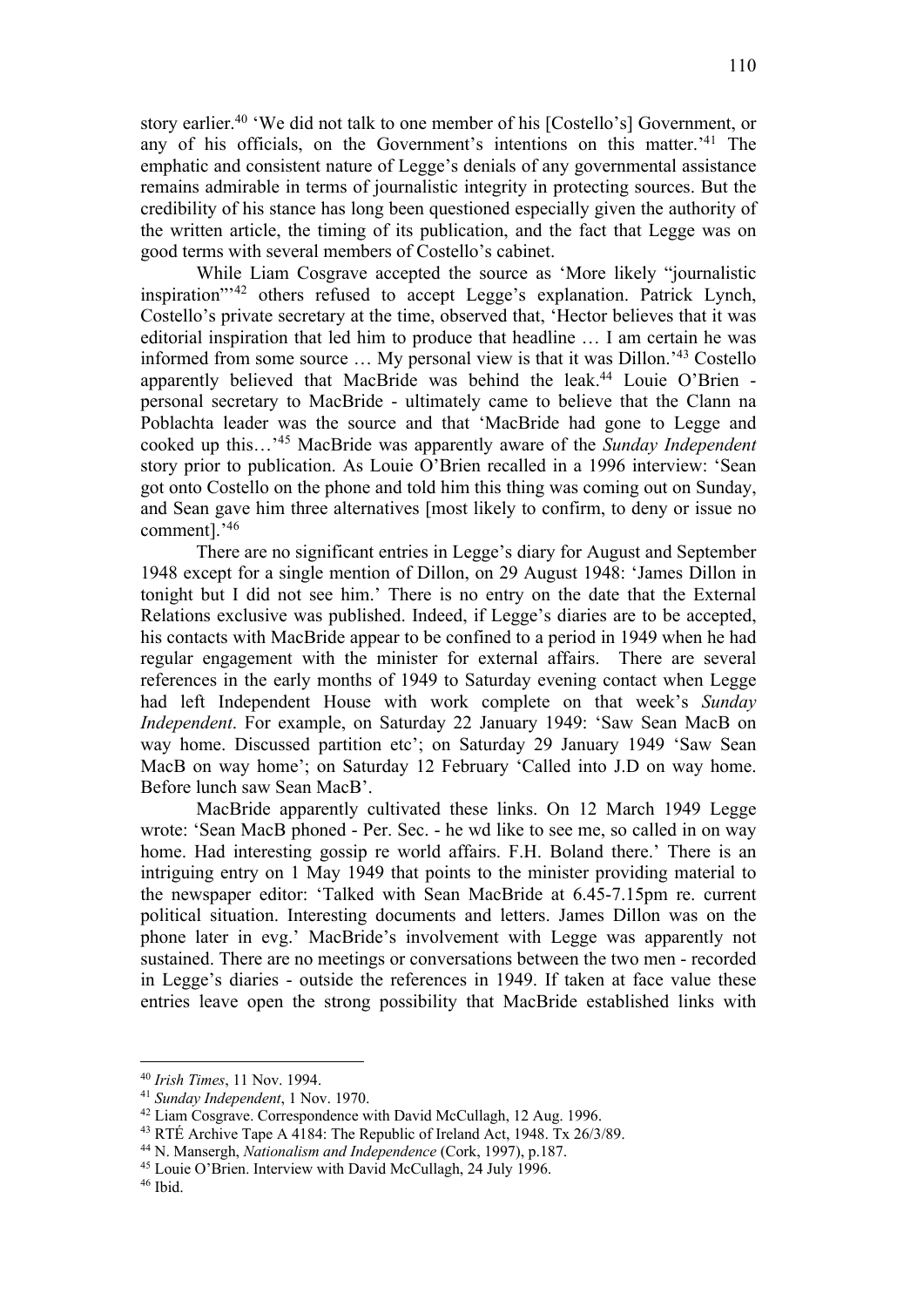Legge in the aftermath of the External Relations Act story as he saw the *Sunday Independent* editor as a good media contact.

In assessing the origins of the External Relations Act story, significance must be placed on the fact that James Dillon was a regular source of political news for the *Sunday Independent* editor. For example, at 4.30pm on Saturday 2 February 1957 Legge called to Dillon's house. The future of the second Interparty government was threatened after Sean MacBride - and Fianna Fáil - had tabled motions of no confidence. Legge wrote of his conversation with Dillon: 'Talked things general + political situation. Sean MacB never consulted any member of Govt re his censure motion.' Legge arrived at Independent House at 6.40pm, and by 7.30pm he had finished writing the paper's lead story based on information provided by Dillon. The regularity of Dillon as a source was such that in January 1965 when Fianna Fáil minister Donagh O'Malley met Legge in the Shelbourne Hotel he chided him about the Dillon association: 'Talked abt J. Dillon writing editorials for us!!! Said the paper showed bitterness. I pointed to cases of opposite.'

While Legge always insisted that there had been no 'leak' from any cabinet member the balance of probabilities - and evidence of ongoing provision by the politician to his journalistic friend - would suggest that Dillon was the source for the External Relations Act exclusive. Dillon had advised MacBride in the Dáil in February 1948 that movement would be sooner than he contemplated. Discussions had been ongoing in government and political circles without a formal decision being reached. Legge's exclusive forced Costello into action and secured the required outcome for MacBride - delivering a pre-election pledge and confirming his party's republican credentials vis-à-vis Fianna Fáil. Dillon got to see Fine Gael shake-off its negative image as a pro-British party. In this regard Legge's repeated denial of assistance with the story may be explained not just by a desire to protect his source but also to protect the name and reputation of his great friend. If 'womanly intuition' was involved in publishing this great scoop, it was most likely very well informed intuition.

## **Conclusion**

Hector Legge's final night as editor on 31 October 1970 was marked by a thunderous metallic salute from printing staff that rattled throughout Independent House in tandem with a chorus of shouts of 'bravo' from colleagues on duty as the edition of 1 November 1970 was put to bed. The retirement of a man who had spent thirty years in the editorial chair was recorded in a short inside piece accompanied by a photograph of Legge addressing the staff: 'It was a unique farewell for a unique journalist … a colossus of the Irish newspaper world if there ever was one.<sup>'47</sup> Drama remained with Legge even in this final period as editor. Controversially, he had declined to published an exclusive story revealling that a unnamed government minister was involved in gun-running. Apparently 'womanly intuition' was set aside over libel fears arising from "the scoop I could not published'.48

In typical Legge style he wrote the front-page story in his final edition under his pen name, 'Fergus Wright'. He was followed in the editorial chair by Conor

<sup>47</sup> *Sunday Independent*, 1 Nov. 1970

<sup>48</sup> *Sunday Independent*, 15 June 1975